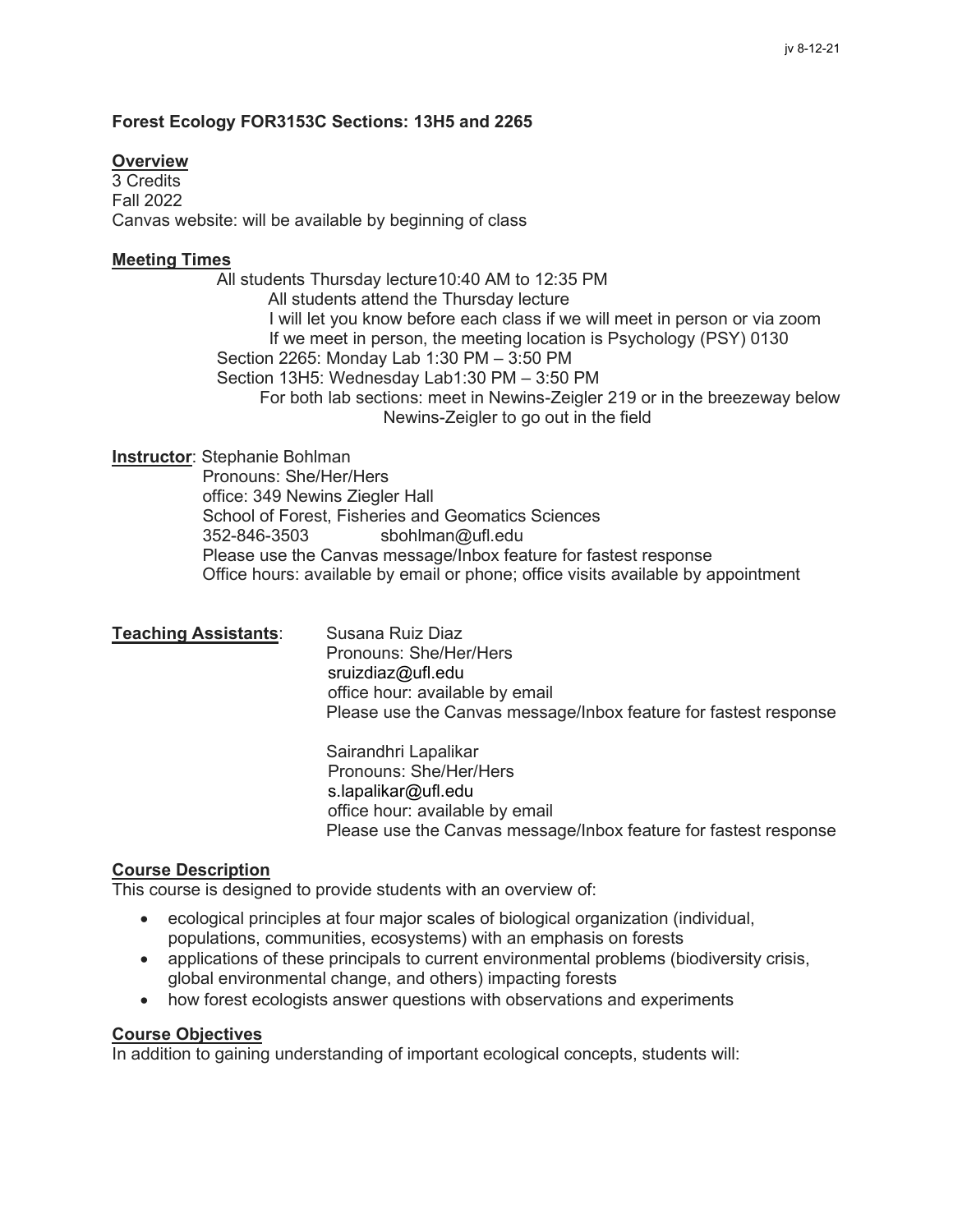- develop and practice "ecological thinking" toward a question or problem (e.g. invasive species, salvage logging), analyzing how different abiotic and biotic factors and processes might affect the question/problem under investigation
- understand how ecological principles work across different forest types and spatial scales
- be able to read, interpret and use scientific literature, with a focus on interpreting graphs and tables
- learn how to make qualitative and quantitative field measurements with equipment
- develop an ecological question to investigate with a field study designing and carrying out data collection, analyzing the data and presenting the analysis and conclusions
- make scientific arguments that are supported by data, logic and credible sources of information
- improve written and oral communication skills

# **Course is Designed For**: Undergraduate Students

# **Format**

- Monday/Wednesday lab classes will be either in the classroom or in the field at various locations on and off campus. For off-campus field trips, we will drive in 15 passenger vans from campus to the off-campus site. For most field trips, you can also drive independently to the field trip sites.
- Thursday in-class time will be in-person or on zoom.
- As per university quidelines, mask (proper) wearing is EXPECTED when we are inside a classroom or van. I will follow guidelines as they evolve with the top priority of safety and health for students, Tas and faculty.
- Labs will involve active inquiry, formulating questions/hypotheses and collecting/analyzing data.
- Thursday in-class time will be spent mostly in student discussion
- Attendance of classes is mandatory and requires your active participation.
- Make up policy is listed below
- We will use internationally recognized teaching strategy called Team Based Learning for about half the Thursday lecture sessions
- You will be provided a list of activities to do to prepare for each class (readings, videos, recorded lectures, quizzes (IRAT), or prepare small assignments) that must be completed before class

# **Course Resources**:

# **Book (REQUIRED): Barnes, B. V., D. R. Zak, S. R. Denton and S. H. Spurr. 1998. Forest Ecology. Wiley Press. 4th edition.**

In addition to, or in lieu of, purchasing/renting a new, used or rental copy, the textbook for this course, Forest Ecology, is available as a short-term loan to check out for two hours at a time at the Marston Science Library. Please visit the service desk and ask for the course reserve item for FOR3153C.

Other readings will be available to download via the Canvas website

# **Course Logistics**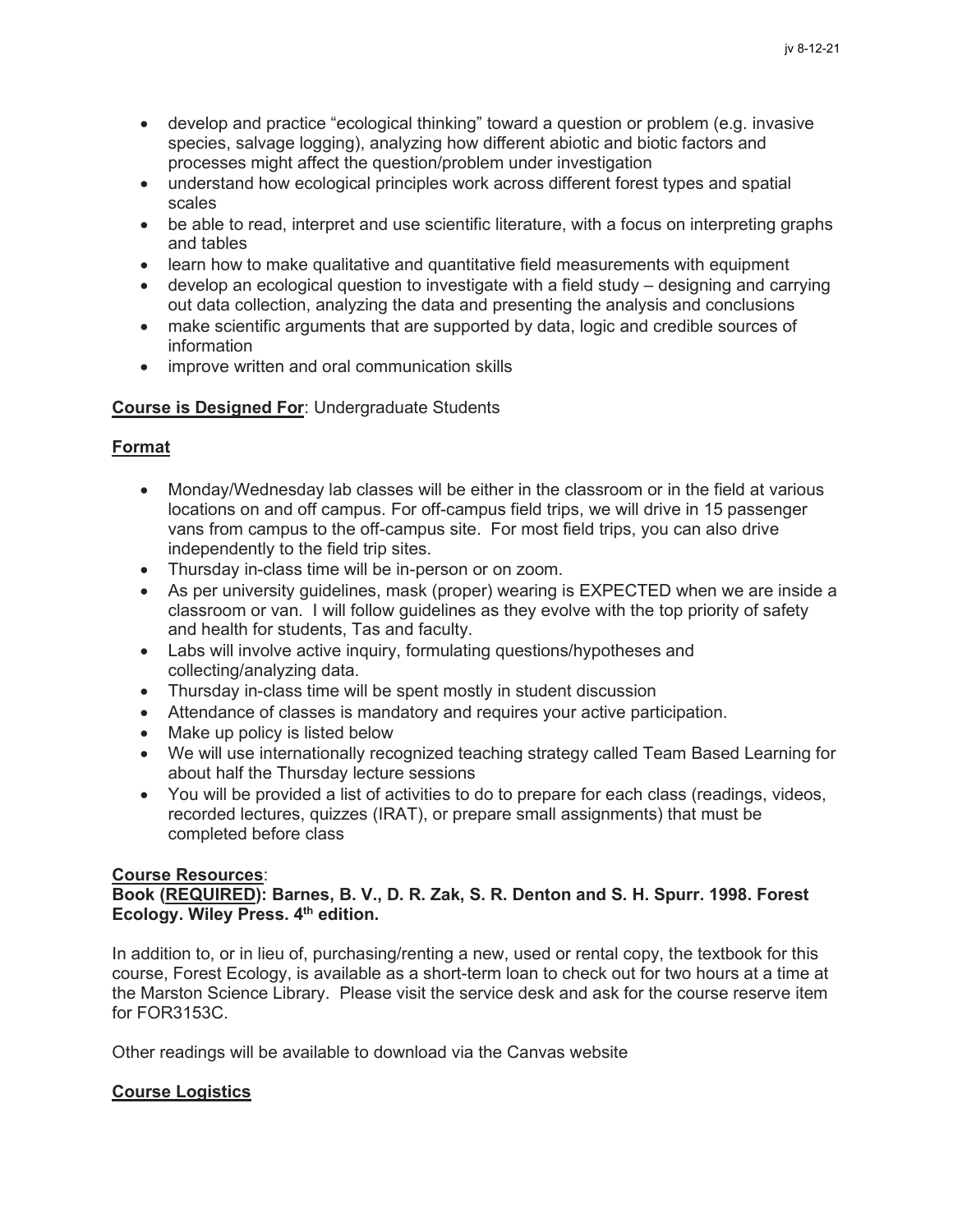Students may access lectures, assignments, readings, and supporting materials through the course Canvas site as they become available.

## **Communication**

- Course communication will occur via canvas email and announcements. Please check them once a day.
- Individual meetings can be arranged via email

## **Team Based Learning (TBL)**

TBL is a collaborative learning strategy that is based on individual assessments (IRAT) followed by team assessments (TRAT) and class discussions. We will use TBL for about half of our classes.

- 1. Prior to class individually: learn material by doing readings, watching prerecorded lectures and other videos, and/or preparing small assignments
- 2. Prior to class individually: take individual readiness assurance test (IRAT)
- 3. In class as a team: take team readiness assurance test (TRAT)
- 4. In class as a team: do application problem, where you take what you have learned and apply it to a real world problem
- 5. In class as a whole class: discuss TRAT and application problem

## **Group work**

You will be working mostly with the same group for the entire semester. Staying in the same teams is key element of Team Based Learning that has shown to promote group success. To be a good team member:

- Be respectful of everyone on your team. We all come from different backgrounds and bring different strengths to working together. Respect other people's opinions even if they are different from your own.
- Use appropriate, respectful language toward each other.
- Communicate frequently with each other. Explaining why you can't get to something right away is better than no communication with your team.
- Follow through on commitments
- Be a good listener as well as an active contributor to your group

# **Peer rating**

There is a lot of group work in this class, so some of your grade will depend on how well your group works as a whole. For group activities in the lab sessions, you will be required to submit a peer rating via the canvas website in which you rate and briefly describe the participation of each member in your group. This gives each student that chance to communicate if there are group members that are not participating and helps hold each student accountable. If a student is repeatedly indicated as having poor group participation, the student's grade will suffer a deduction for those activities. Peer ratings are never shared with other students. If you are having issues working with a member(s) of your group, please come talk to the teaching staff.

# **Assessments (final distribution may vary slightly from the one listed below):**

IRAT 15%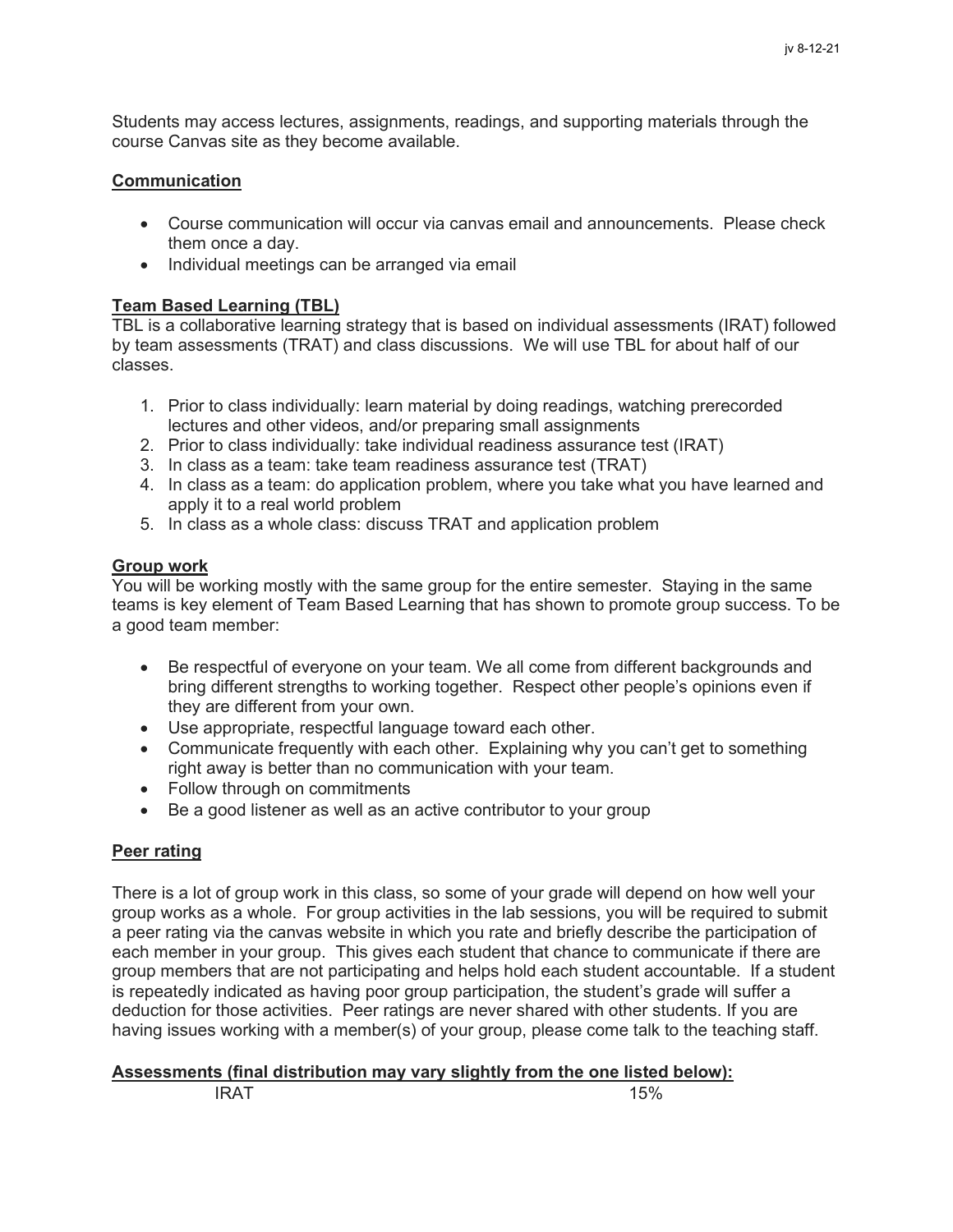| TRAT                     | 10% |
|--------------------------|-----|
| Team applications        | 15% |
| Exams (mid-term/final)   | 20% |
| Field and data exercises | 20% |
| Final projects           | 20% |

**All written assignments will be checked for plagiarism.** Electronically submitted assignments will be checked by software for plagiarism with other students' work from this and other classes, web and published literature including the textbook. Plagiarism will result in no credit for the assignment and follow-up according to university policies (see Academic Honesty section). The final report must be written individually. Do not copy written text from your group mates from this or other classes for the final report. Please see instructor or TA with any questions regarding what constitutes plagiarism. UF also provides some useful educational resources if you would like further clarification on what constitutes plagiarism and how to avoid it at: http://biostat.ufl.edu/resources/student-resources/uf-student-support-links/academic-integrityand-plagiarism/

**Study Guides:** You will be required to read a portion of the required textbook as well as some additional readings. To help you pull out the most important information for this class, you will be given a study guide for each reading assignment. You will need to answer the study guide questions, always noting on which page(s) of the reading material the answer was found. You are also welcome to use other *credible* sources to help answer the questions, and please note where they came from (ie cite them). But the questions were derived exclusively from the textbook, and all the answers can be found in the assigned reading materials. If you fill out the study guides, by the end of the class, you will have a set of notes about forest ecology, written in your own words, that you can use a resource in this class but also in the future.

**Individual Readiness Assurance Tests (IRAT):** Completed individually. There will be ≈7 graded IRATs that cover the weekly material, including readings, study guides, pre-recorded mini-lectures and other videos. The IRAT makes sure you are ready to engage in the group and class activities of that week. While the IRAT questions mostly focus on the current week's topic/module, they may also require you to synthesize concepts from previous modules. The IRATs will be taken in the "quizzes" section of canvas. They are timed and can be taken only once. IRATs taken after when they are due will receive no credit.

**Team Readiness Assurance Tests (TRAT):** Completed as a group. There will be ≈7 graded TRATs that cover the weekly material, including readings, study guides, pre-recorded minilectures and other videos, thus covering the SAME material as the IRAT but allowing you to discuss and choose answers with your groups.

**Team Applications**: Completed as a group. Groups will use the information covered by the IRAT and TRAT and develop answers to real world problems.

**Midterm and Final:** The midterm and final will consist of multiple choice and/or short essay questions that will require you to synthesize and apply concepts from throughout the class, including lecture and labs.

**Group lab project**s: There will be several group lab projects. The data collection will be done as a group. Any written reports and worksheets required for **the lab project must be written and submitted by individual lab members in their own words, not written as a group**. All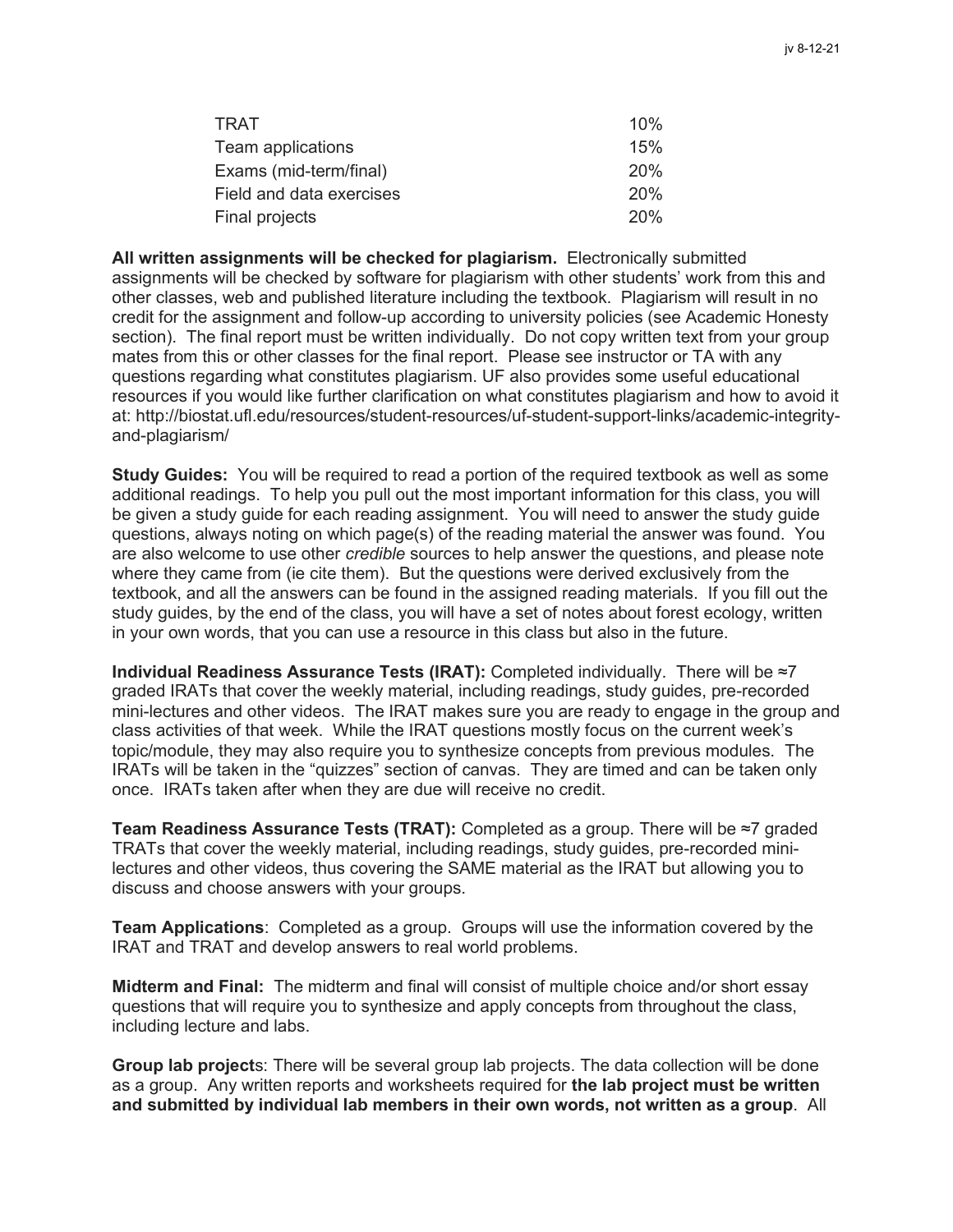worksheets, except for the final project report, will be submitted on paper (hard copy). If you are confused about whether you can use material another group member has prepared, or has been prepared by the group as a whole, please ask the instructors.

### **Field Laboratory**

Much of the lab work done in this course is conducted in the field, barring logistics challengs due to COVID or weather. For these field sessions, students will be active participants in making observations and taking measurements. Field trips will proceed under inclement weather conditions unless dangerous. Whenever field (outdoor) labs are scheduled, students need to wear appropriate field clothing and bring pencil/pen and a notebook. If an outdoor lab is scheduled and weather prevents completion of the lab, it will be rescheduled. Never assume the lab is cancelled. All field trips are mandatory. Transportation to off campus sites will be provided by 15-passenger vans with reduced passenger capacity so students can spread out. Mask wearing is expected in the vans. The departure point for field trips is always the breezeway underneath Newins-Ziegler Hall. We leave promptly at 11:45 am. We will not wait for late comers. Whenever possible, I will also choose sites for which you can drive yourself in your car to meet us at the field trip site. Tt is your responsibility to let the teaching staff know in advance of the field trip if you driving yourself, and get to the right place on time – we do not have time to track you down and will not wait for you. The labs are supervised by a combination of the instructor and/or the teachings assistants. Students will work often work independently in groups to collect observations and data. Reading the materials of the lab before the lab is essential to the students having a successful lab experience.

#### Things to bring in the field:

0) Masks! At least at the beginning of the semester, mask wearing is expected when indoors or in a van. Have when with you at all times.

1) Footwear, clothes and raingear. Do not wear sandals or shorts. On most trips, there is a good chance you will be walking through thick bushes and grasses. Wear long pants and closed-toed shoes you do not mind getting wet, or boots. If there is even a small chance of rain, bring a raincoat and/or umbrella. The field trips will proceed even if it is raining and you will *not* be excused from full participation in the activities if you are not dressed appropriately. 2) Water – Bring water! 4 hours is a long time to be in the hot sun. We will have a water cooler

to refill your bottle.

3) A way to take notes in the woods (ie a small clipboard or pocket notebook), a pack to carry supplies, pencils (work at odd angles even when wet). Examples of waterproof field notebooks: http://www.forestry-suppliers.com/search.asp?stext=rite%20in%20the%20rain (these are not required, but can be handy in the field)

4) Insect repellant. You most likely encounter mosquitoes, tick and chiggers. Covering your body with long pants and a long shirt helps. Insect repellant (DEET or non-DEET based) is the next line of defense. To go all out against chiggers and ticks, you can use Repel Permanone applied to clothes. (Wal-Mart, Target etc. should have all the selection you need). NOTE: Permanone is extremely lethal to cats. It stays on your clothes for up to 6+ washes. Do NOT apply Permanone to your skin. Always thoroughly check your whole body for ticks upon return from the field.

5) Food: Field labs are long and conditions can be hot, wet or both. If you tend to lose energy during long stretches of outdoor activity, be sure to bring snacks and liquids to maintain your energy and be active in the field exercises. We do not provide food.

6) Snake Chaps: We will have snake chaps available if you choose to wear them.

7) Allergies: If you are allergic to insect bites, or if you have other medical conditions for which emergency treatment may be required, it is your responsibility to inform the instructors before the course starts, about: (1) your specific condition, (2) where you keep your medicine, and (3)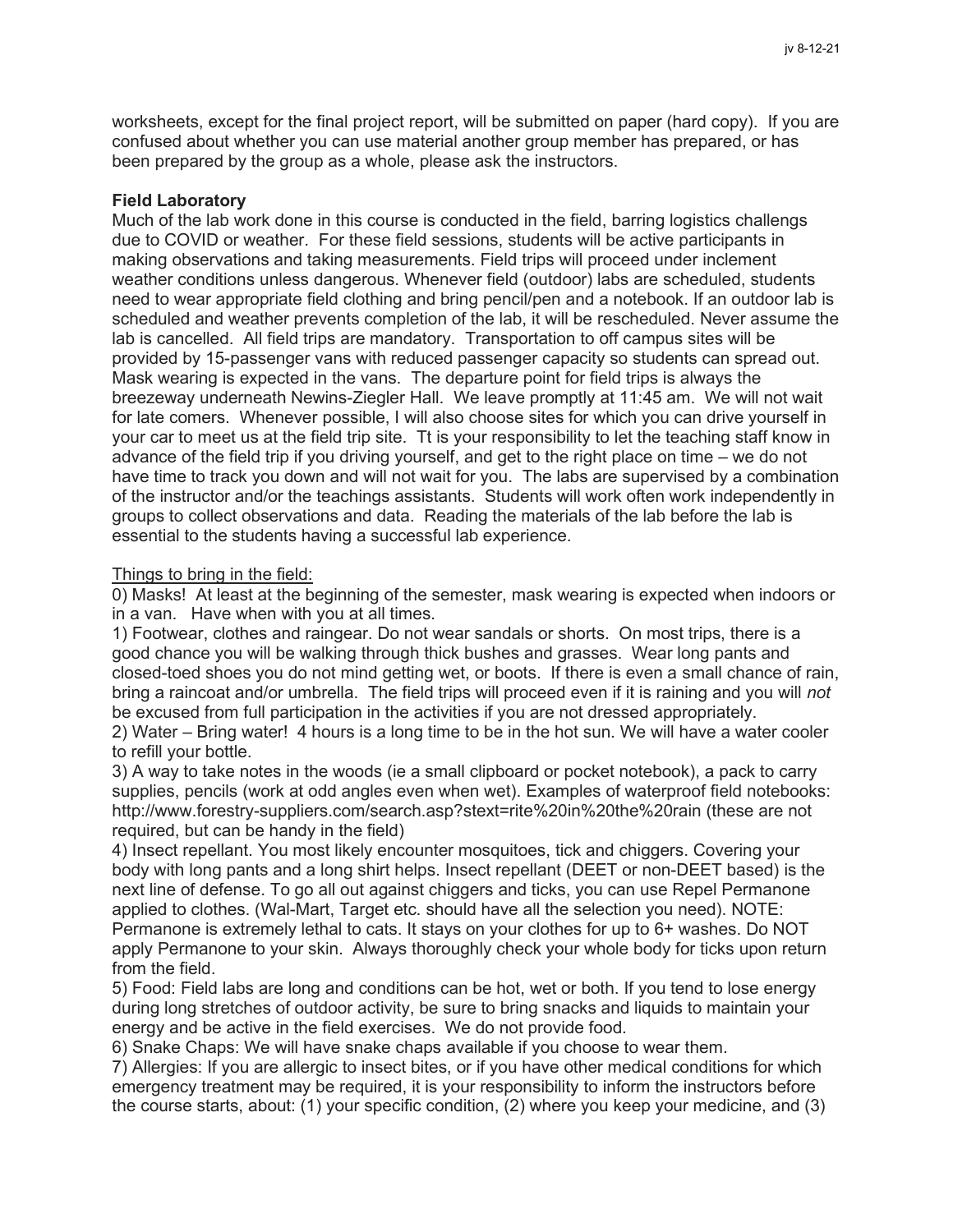how to administer emergency treatment should the situation arise. Please let us help you be safe.

8) Appropriate behavior and language: You will spend a lot of time in the field with your lab members, teaching staff and guest lab leaders. You are expected to be respectful of everyone, recognizing the diversity of backgrounds of those involved in this class.

9) Please talk to me about any other issues or concerns you have about being out in the field, working with others, etc. I am happy to discuss any issues or discomforts you might have and work with you on a solution.

**Final lab project:** The final project will require each group with a research topic and data collection design and to collect data and analyze data. The final project will require the group to come up with a research topic and data collection design and to collect data and analyze data. Your group will prepare and give an oral presentation as a group to the rest of the class. Each member of the group will **receive the same grade** based on the oral group presentation. Students will be graded individually on their written reports. So that you do not write the report at the last minute, we will have you turn in sections of your report every few days. If you receive feedback from the instructors on these sections, you must incorporate improvements to these sections, based on the instructors' comments, in the final report. Plagiarism of group reports from other courses will result in a 0% grade for this assignment, and follow-up according to university policies (see Academic Honesty section).

#### **Grades and Grade Points**

Grading follows University standards and will based on the following scale: A 90-100, B+ 85- 89.99, B 80-84.99, C+ 75-79.99, C 70-74.99, D+ 65-69.99, D 60-64.99, E < 60

For information on current UF policies for assigning grade points, see https://catalog.ufl.edu/UGRD/academic-regulations/grades-grading-policies/

#### **Policies and Requirements**

This course plan and syllabus are subject to change in response to student and instructor needs. Any changes will be clearly communicated in advance through Canvas.

#### **Late Submissions & Make-up Requests**

I encourage students to communicate with me as early as possible regarding missed classes – in many cases this would mean contacting me before you miss the class rather than afterward. After the initial contact with me regarding the missed class, please keep in contact with me if your circumstances change. In other words, early and frequent (as needed) communication will allow the make-up process to go as smoothly as possible. If students miss class for any reason, students need to complete a 750-1,000-word, integrated summary that demonstrates your understanding of ALL materials covered. The makeup assignment is due by 11:59 pm ONE WEEK from the day the class is missed. A zero for the day will be assigned if summary is late, poorly written, or lacking in substance

It is the responsibility of the student to access on-line lectures, readings, quizzes, and exams and to maintain satisfactory progress in the course. Requirements for class attendance and make-up exams, assignments and other work are consistent with university policies that can be found at: https://catalog.ufl.edu/UGRD/academic-regulations/attendance-policies/

Computer or other hardware failures, except failure of the UF e-Learning system, will not excuse students for missing assignments. Any late submissions due to technical issues MUST be accompanied by the ticket number received from the Helpdesk when the problem was reported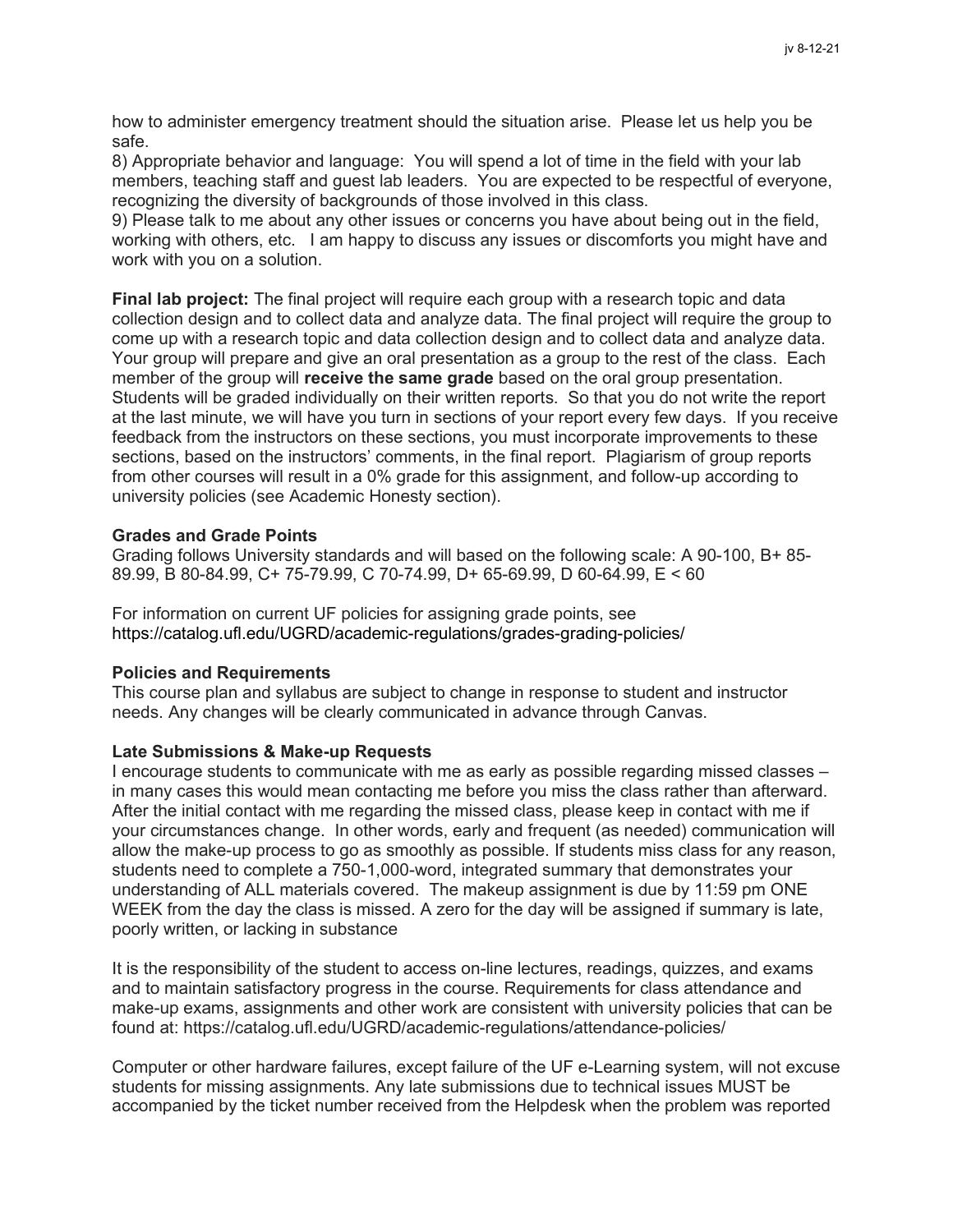to them. The ticket number will document the time and date of the problem. You MUST e-mail your instructor within 24 hours of the technical difficulty if you wish to request consideration.

For computer, software compatibility, or access problems call the HELP DESK phone number— 352-392-HELP = 352- 392-4357 (option 2).

#### **Respectful and Professional Conduct**

Although the science and management of forests are important to all humans on Earth, modern forest science and management was built on a small subset of voices. This is why integrating a diverse set of experiences is important for a more comprehensive understanding of natural resource science and management. We acknowledge that it is possible that there may be both overt and covert biases in the material due to the lens with which it was written, even though the material is primarily of a scientific nature. We will strive to address these issues by including material from diverse perspectives when possible and by creating a classroom environment conducive to respectful, professional communication.

This course will include students and teaching staff of different backgrounds, educational histories, ethnicities, economic backgrounds, ages, genders, and cultures. Because of the 4 hours of synchronous meetings as well as group work you do outside of class, we spend a lot of time together. You should expect to be treated with respect, and treat all participants (other students, teaching staff, guest lecturers) in this class with respect in actions, words and attitudes. Failure to do so will lead to follow up individually between the teaching staff and students, and/or follow-up with the department and/or college. Please contact the teaching staff if you have concerns.

Just as in any professional environment, meaningful and constructive dialogue is expected in this class and requires a degree of mutual respect, willingness to listen, and tolerance of opposing points of view. Respect for individual differences and alternative viewpoints will be maintained at all times in this class. One's words and use of language should be temperate and within acceptable bounds of civility and decency. Friendly persuasion wins friends and influences people. Aggressively arguing your point often does the opposite and stops dialogue.

#### **Communication Courtesy and Professionalism**

Just as in any professional environment, meaningful and constructive dialogue is expected in this class and requires a degree of mutual respect, willingness to listen, and tolerance of opposing points of view**. Respect for individual differences and alternative viewpoints will be maintained in this class at all times.** All members of the class are expected to follow rules of common courtesy, decency, and civility in all interactions. Failure to do so will not be tolerated and may result in loss of participation points and/or referral to the Dean of Students' Office.

#### **Semester Evaluation Process**

Student assessment of instruction is an important part of efforts to improve teaching and learning.

**At approximately the mid-point of the semester**, the School of Forest, Fisheries and Geomatics Sciences will request anonymous feedback on student satisfaction on various aspects of this course. These surveys will be sent out through Canvas and are not required but encouraged. This is not the UF Faculty Evaluation!

**At the end of the semester**, Students are expected to provide professional and respectful feedback on the quality of instruction in this course by completing course evaluations online via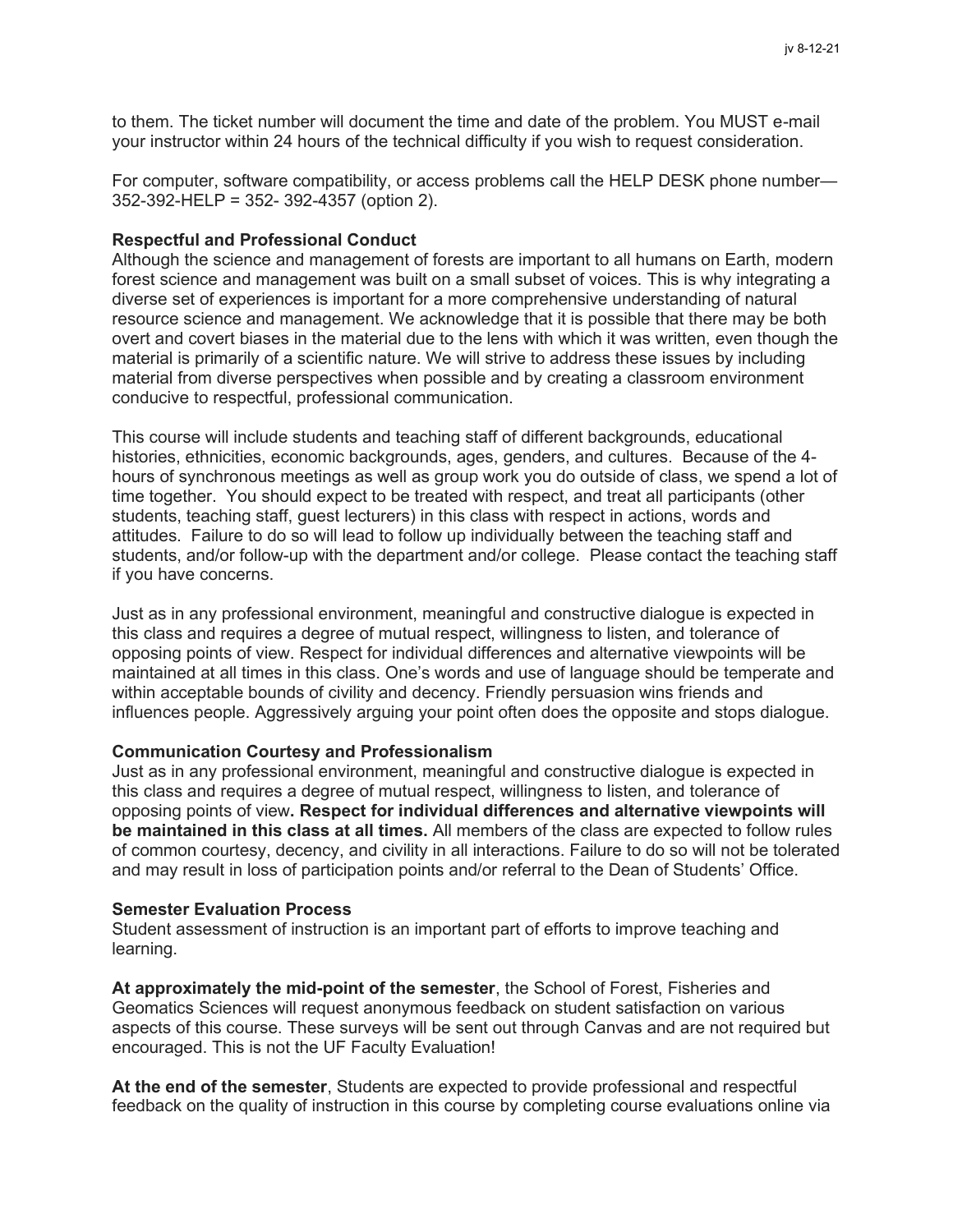GatorEvals. Guidance on how to give feedback in a professional and respectful manner is available at https://gatorevals.aa.ufl.edu/students/. Students will be notified when the evaluation period opens and can complete evaluations through the email they receive from GatorEvals, in their Canvas course menu under GatorEvals, or via https://ufl.bluera.com/ufl/. Summaries of course evaluation results are available to students at [https://gatorevals.aa.ufl.edu/public](https://gatorevals.aa.ufl.edu/public-results/)[results/.](https://gatorevals.aa.ufl.edu/public-results/)

#### **Academic Honesty Policy**

UF students are bound by The Honor Pledge which states, "We, the members of the University of Florida community, pledge to hold ourselves and our peers to the highest standards of honor and integrity by abiding by the Honor Code. On all work submitted for credit by students at the University of Florida, the following pledge is either required or implied: "On my honor, I have neither given nor received unauthorized aid in doing this assignment." The Conduct Code specifies a number of behaviors that are in violation of this code and the possible sanctions. If you have any questions or concerns, please consult with the instructor or TAs in this class. Refer here to read the Conduct Code. https://sccr.dso.ufl.edu/process/student-conduct-code/

It is assumed that you will complete all work independently in each course unless them instructor provides explicit permission for you to collaborate on course tasks (e.g. assignments, papers, quizzes, exams). Furthermore, as part of your obligation to uphold the Honor Code, you should report any condition that facilitates academic misconduct or appropriate personnel. It is your individual responsibility to know and comply with all university policies and procedures regarding academic integrity and the Student Honor Code. Violations of the Honor Code at the University of Florida will not be tolerated.

Violations will be reported to the Dean of Students Office for consideration of disciplinary action. For more information regarding the Student Honor Code, please see: http://www.dso.ufl.edu/sccr/process/student-conduct-honor-code.

### **Inclusive Learning Environment**

This course embraces the University of Florida's Non-Discrimination Policy, which reads, *The University shall actively promote equal opportunity policies and practices conforming to laws against discrimination. The University is committed to nondiscrimination with respect to race, creed, color, religion, age, disability, sex, sexual orientation, gender identity and expression, marital status, national origin, political opinions or affiliations, genetic information and veteran status as protected under the Vietnam Era Veterans' Readjustment Assistance Act.*

If you have questions or concerns about your rights and responsibilities for inclusive learning environment, please see the instructor or refer to the Office of Multicultural & Diversity Affairs website: http://multicultural.ufl.edu.

#### **Services for Students with Disabilities**

The Disability Resource Center (0001 Reid Hall, 352-392-8565) coordinates the needed accommodations of students with disabilities. This includes registering disabilities, recommending academic accommodations within the classroom, accessing special adaptive computer equipment, providing interpretation services and mediating faculty-student disability related issues. Students with disabilities who experience learning barriers and would like to request academic accommodations should connect with the Disability Resource Center. It is important for students to share their accommodation letter with their instructor and discuss their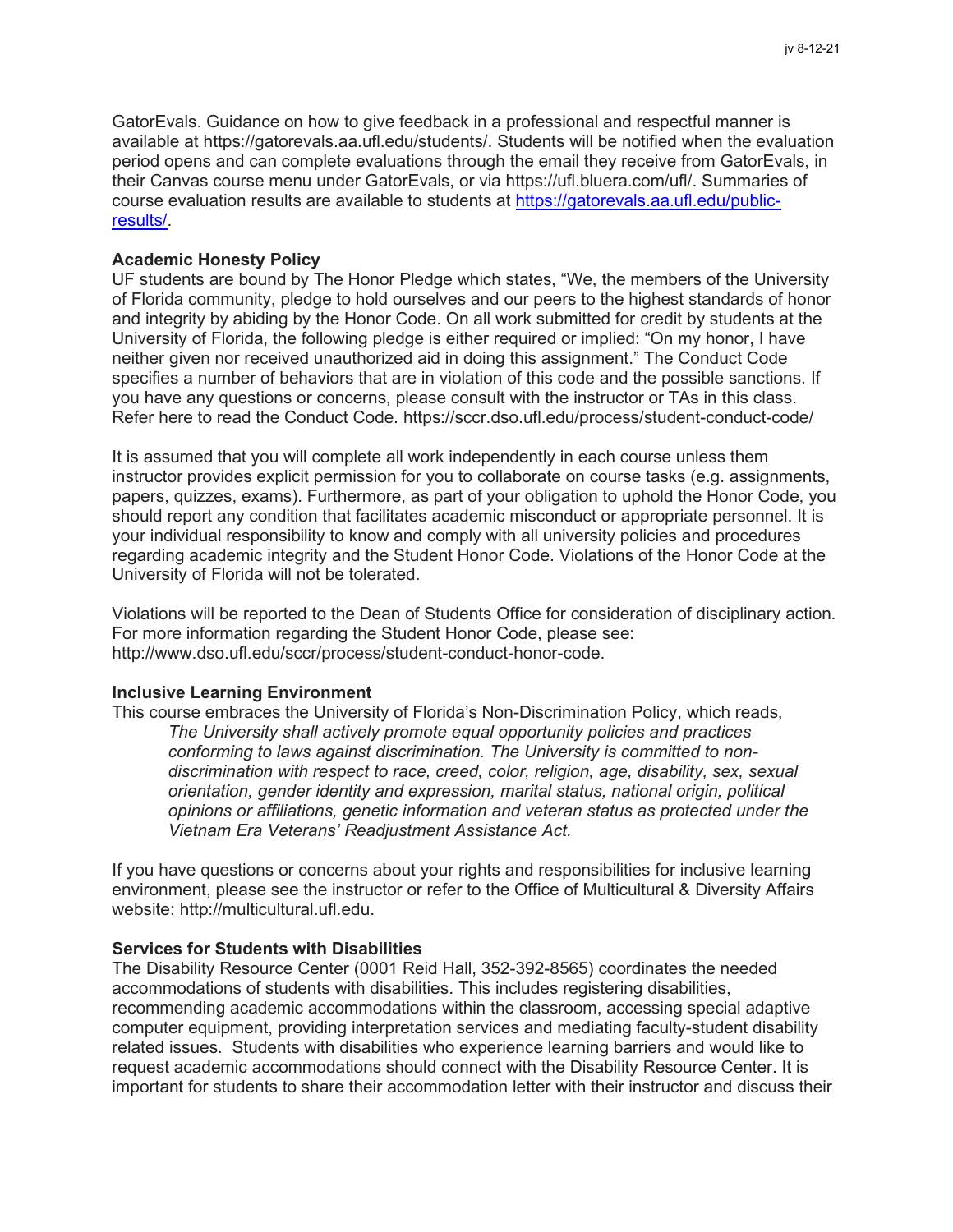access needs, as early as possible in the semester. This website will connect you with the center https://disability.ufl.edu/get-started/

### **In-Class Recording**

recommending academic accommodations within the classroom, accessing special adaptive computer equipment, providing interpretation services and mediating faculty-student disability

#### **Software Use**

Students are allowed to record video or audio of class lectures. However, the purposes for which these recordings may be used are strictly controlled. The only allowable purposes are (1) for personal educational use, (2) in connection with a complaint to the university, or (3) as evidence in, or in preparation for, a criminal or civil proceeding. All other purposes are prohibited. Specifically, students may not publish recorded lectures without the written consent of the instructor.

A "class lecture" is an educational presentation intended to inform or teach enrolled students about a particular subject, including any instructor-led discussions that form part of the presentation, and delivered by any instructor hired or appointed by the University, or by a guest instructor, as part of a University of Florida course. A class lecture does not include lab sessions, student presentations, clinical presentations such as patient history, academic exercises involving solely student participation, assessments (quizzes, tests, exams), field trips, private conversations between students in the class or between a student and the faculty or lecturer during a class session.

Publication without permission of the instructor is prohibited. To "publish" means to share, transmit, circulate, distribute, or provide access to a recording, regardless of format or medium, to another person (or persons), including but not limited to another student within the same class section. Additionally, a recording, or transcript of a recording, is considered published if it is posted on or uploaded to, in whole or in part, any media platform, including but not limited to social media, book, magazine, newspaper, leaflet, or third party note/tutoring services. A student who publishes a recording without written consent may be subject to a civil cause of action instituted by a person injured by the publication and/or discipline under UF Regulation 4.040 Student Honor Code and Student Conduct Code.

### **Campus Academic Resources**

- **E-learning Technical Support: Contact the UF Computing Help Desk**
- (https://helpdesk.ufl.edu/) at 352-392-4357 or via e-mail at helpdesk@ufl.edu.
- *Career Connections Center*: Reitz Union Suite 1300, 352-392-1601. Career assistance and counseling services. https://career.ufl.edu/
- Library Support: Various ways to receive assistance with respect to using the libraries or finding resources. http://cms.uflib.ufl.edu/ask
- *Teaching Center*: Broward Hall, 352-392-2010 or to make an appointment 352- 392- 6420. General study skills and tutoring. https://teachingcenter.ufl.edu/
- Writing Studio: 2215 Turlington Hall, 352-846-1138. Help brainstorming, formatting, and writing papers. https://writing.ufl.edu/writing-studio/
- *SFFGS Academic Hub* https://ufl.instructure.com/courses/303721

### **Student Life, Wellness, and Counseling Help**

Students experiencing crises or personal problems that interfere with their general well-being are encouraged to utilize the university's counseling resources. The Counseling & Wellness Center provides confidential counseling services at no cost for currently enrolled students.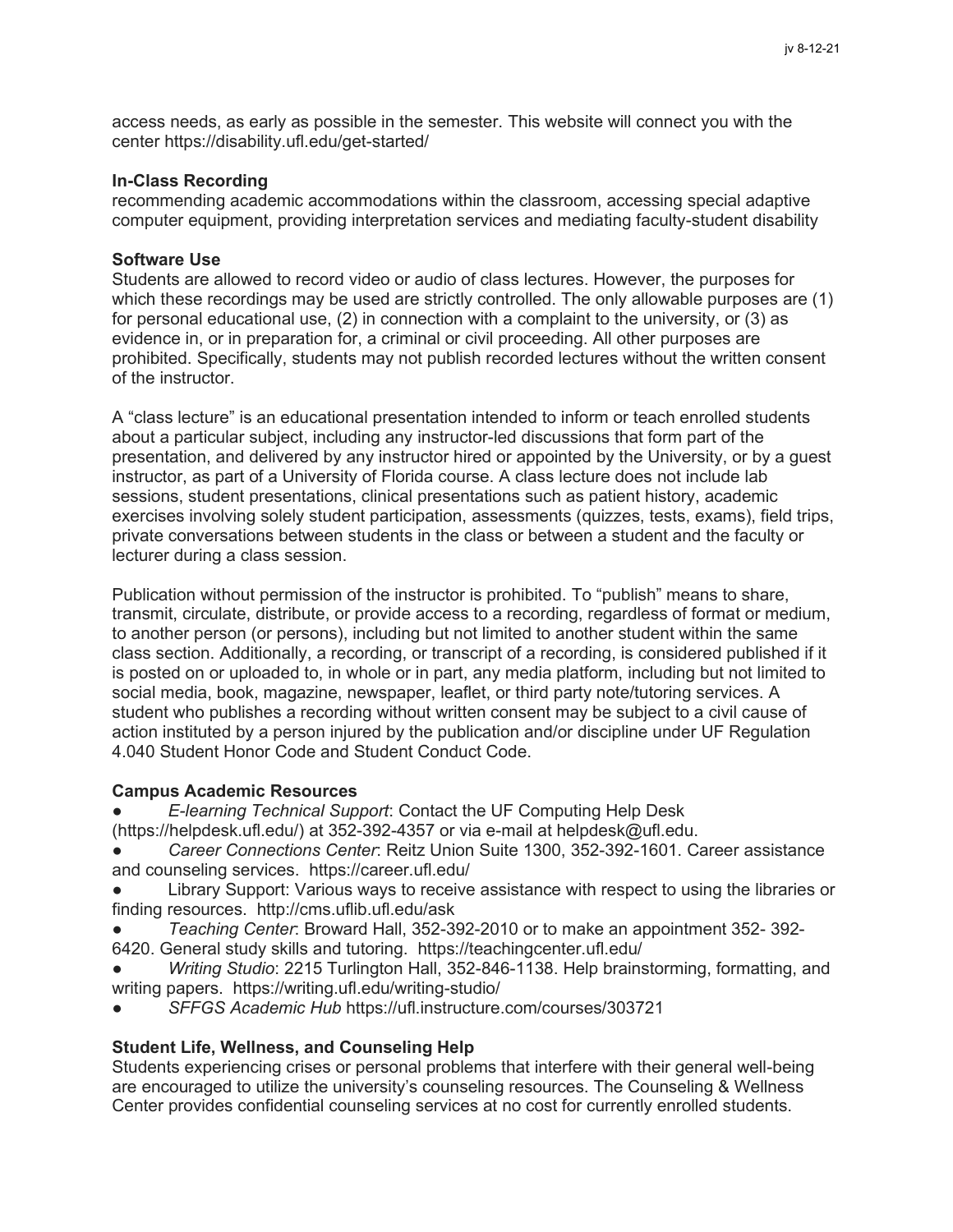Resources are available on campus for students having personal problems or lacking clear career or academic goals, which interfere with their academic performance.

● *Counseling and Wellness Resources*: http://www.counseling.ufl.edu/cwc/ or call 352- 392-1575 for information on crisis services as well as non-crisis services.

U Matter, We Care: If you or someone you know is in distress, please contact umatter@ufl.edu, 352-392-1575, or visit http://www.umatter.ufl.edu/ to refer or report a concern and a team member will reach out to the student in distress.

● *Student Health Care Center*: https://shcc.ufl.edu/ Call 352-392-1161 for 24/7 information to help you find the care you need,

● *University Police Department*: Visit UF Police Department website (https://police.ufl.edu/) or call 352-392-1111 (or 9-1-1 for emergencies).

● *UF Health Shands Emergency Room / Trauma Center*: For immediate medical care call 352-733-0111 or go to the emergency room at 1515 SW Archer Road,

Gainesville, FL 32608; Visit the UF Health Emergency Room and Trauma Center website: https://ufhealth.org/emergency-room-trauma-center

GatorWell Health Promotion Services: For prevention services focused on optimal wellbeing, including Wellness Coaching for Academic Success, visit the GatorWell website (https://gatorwell.ufsa.ufl.edu/) or call 352-273-4450.

# **Student Complaint Process**

The School of Forest, Fisheries and Geomatics Sciences cares about your experience and we will make every effort to address course concerns. We request that all of our online students complete a course satisfaction survey each semester, which is a time for you to voice your thoughts on how your course is being delivered.

If you have a more urgent concern, your first point of contact should be the SFFGS Academic Coordinator or the Graduate/Undergraduate Coordinator for the program offering the course. You may also submit a complaint directly to UF administration:

● *Student Complaints On-Campus*: Visit the Student Honor Code and Student Conduct Code webpage for more information. https://sccr.dso.ufl.edu/policies/student-honor-%20codestudent-conduct-code/

● *On-Line Students Complaints*: View the Distance Learning Student Complaint Process. https://distance.ufl.edu/getting-help/student-complaint-process/

# **Materials and Supply Fee**

This course charges a Material-and-Supply Fee of \$58.18 per student. These fees are used to purchase items which are "consumed" while teaching the course, such as gasoline for field trips, flagging tape, and similar supplies.